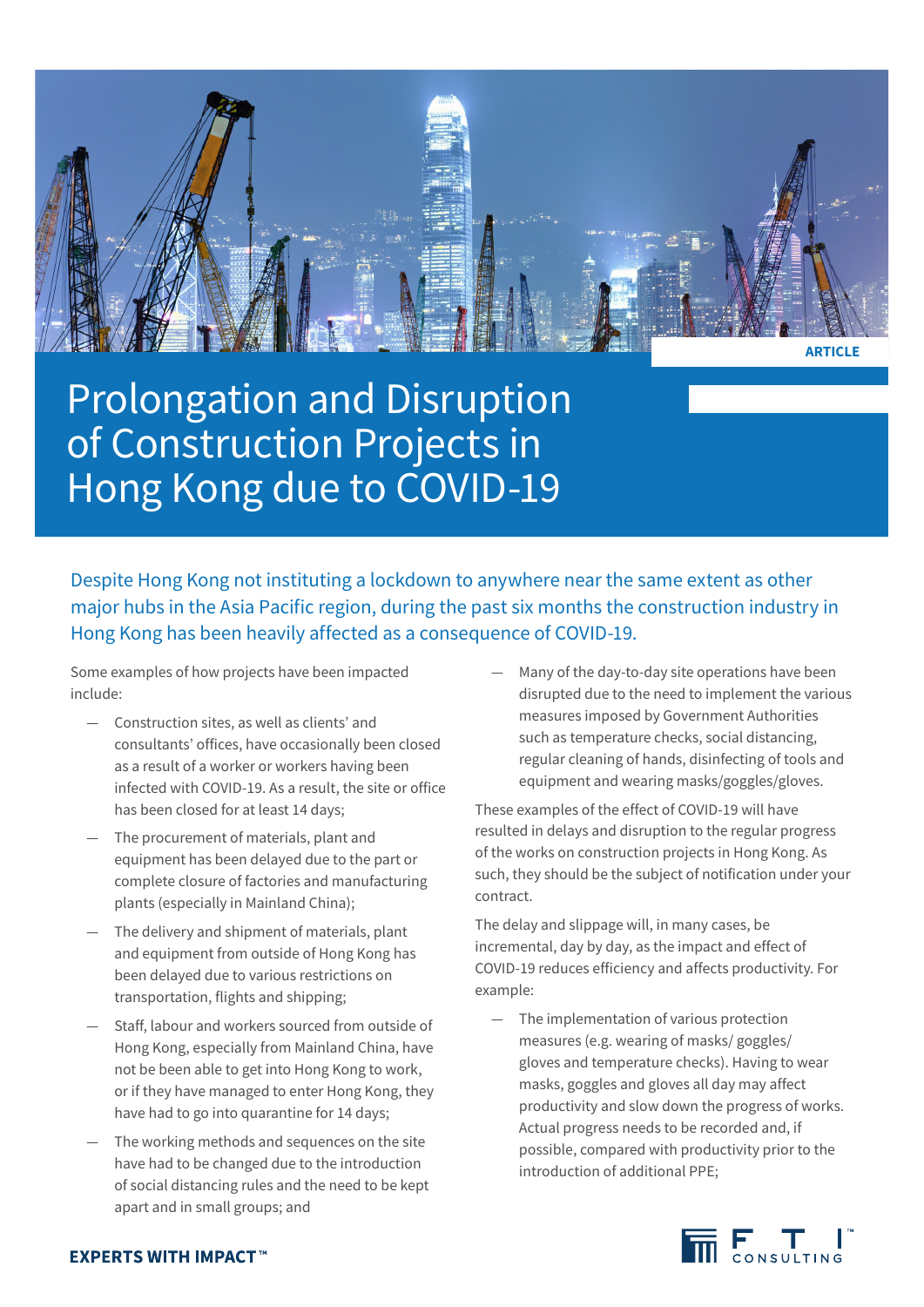- The general need to increase the level of personal hygiene and cleanliness (e.g. washing hands, cleaning work clothes). The requirement for workers to wash their hands every 2-3 hours will not be too disruptive, however if the washroom is a short walk away then the downtime can add up and if so, this needs to be recorded;
- If the workers are required to clean and disinfect their tools at the end of every day, then the time taken needs to be recorded;
- The lack of sufficient staff and labour (e.g. issues with outsourced workers) could potentially be the single biggest problem caused by COVID-19. Staff and workers sourced from outside of Hong Kong (especially from Mainland China) may not have been able to get into Hong Kong to work, or if they have managed to enter Hong Kong, they have had to quarantine for 14 days;
- Changes in methods and sequences of working (e.g. due to social distancing rules, small groups and working apart) could be very disruptive where workers are in close proximity. To avoid crowding, the works will have to be progressed on a sequential basis, which could incur significant downtime and will need to be recorded; and
- The shortage of materials (e.g. due to travel restrictions and factory lockdowns) will depend on where the materials are sourced. However, most will be sourced outside of Hong Kong and so even the local suppliers of materials could be affected by shortages. This also applies to the replacement of faulty equipment and the supply of spare parts from various vendors from around the world.

Other issues which also need to be considered include:

- The carrying out of temperature and health checks of all the staff and workers every day, whilst not overly disruptive, will likely require dedicated staff to take temperatures and to notify of any incidents. If and when an issue with someone's temperature occurs, the downtime as a result of this needs to be recorded, especially if the site is ultimately closed down for 14 days;
- Some staff may have worked from home, which again might not be too disruptive, but even so this needs to be recorded. Details should be kept of when, and for how long, the person worked from home, with reference to how this reduces their

efficiency in managing and ogranising the Works. In addition, where staff are working at home and an issue arises on site that needs their urgent attention, there could be a longer response time;

- The provision of additional PPE is mainly a cost issue (wearing additional PPE may only cause minor discruption) however the ability to procure the necessary PPE has been raised as an issue. This needs to be recorded, as well as the extent of the consequences of the shortage;
- As a consequence of COVID-19, it might have been necessary to arrange for dedicated transport for personnel attending the site, and this might have caused delays in getting the workers to and from the site, which subsequently reduces the working day; and
- A lack of specialist workers from overseas (e.g. commissioning engineers) may also be having a significant impact. If so, records need to be kept accordingly, with respect to flights, quarantine and travel restrictions.

## **Records**

It goes without saying that, in general terms, it is important to keep good site records. This is somewhat magnified with respect to the impact and effects of COVID-19. These records should track progress contemporaneously and where delay and disruption is evident provide details of what, where, when, how and to what extent measures implemented due to COVID-19 have caused the impact. The aim of these records should be to identify and to provide detail of the causes of the delay and disruption. In this case, how COVID-19 is causing or has caused delay and disruption, and to what extent.

There will of course be challenges, such as establishing how much productivity has been lost every day for each worker, due to the implementation of various daily protection measures.

Whilst the impact of the shortage of materials should be relatively straightforward to quantify, it will still be necessary to link the shortage directly to COVID-19. It is imperative that detailed records are maintained of all the issues and delays with respect to the procurement and supply of all plant, materials and equipment to the project from within the country, or from overseas. The current situation may require, for example, that a change in supplier is necessary, with not only a higher cost, but also with a longer lead-in period and this will need to